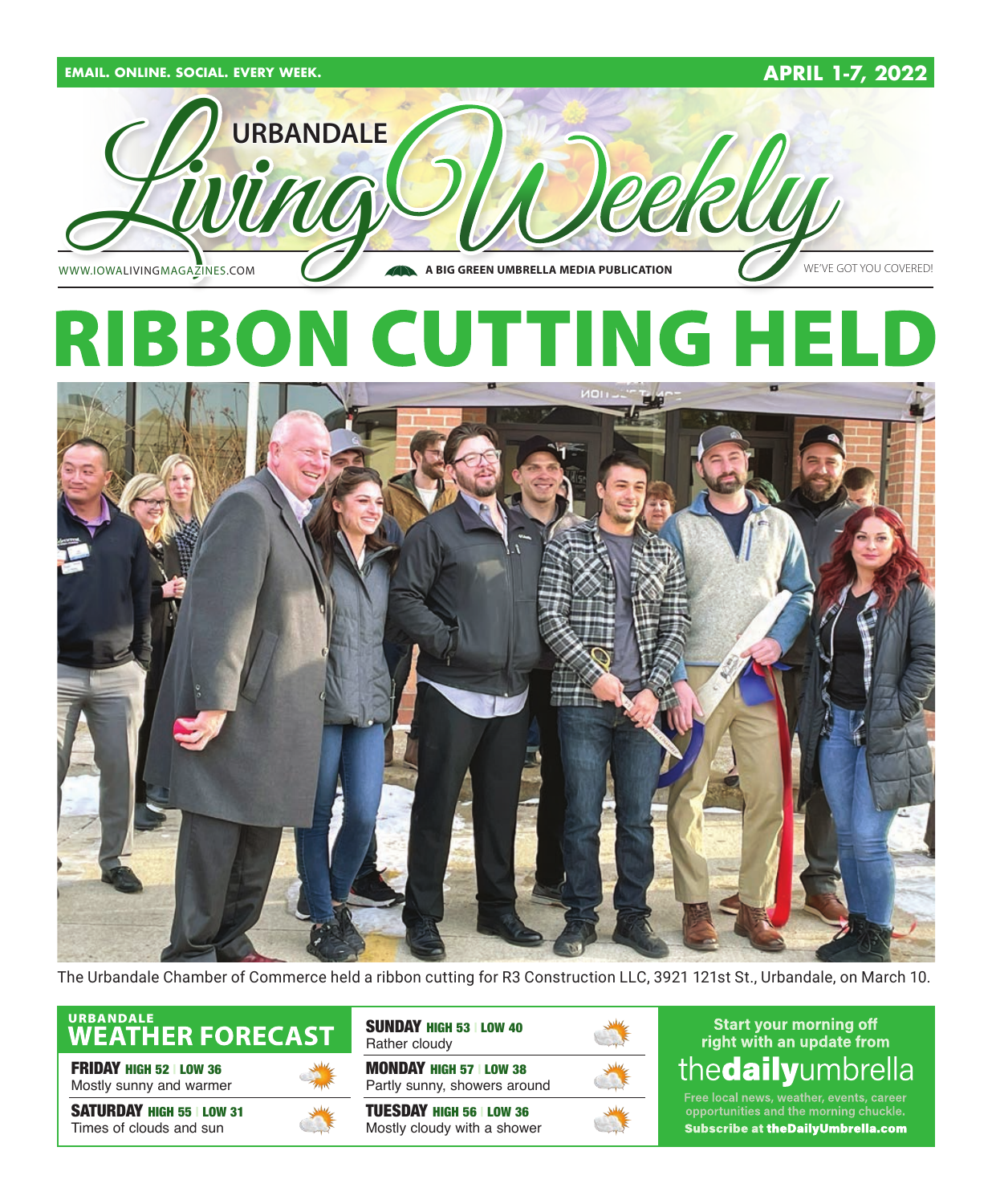FROM THE PUBLISHER

## I'M GONNA BUY ME ALL KINDS OF CANDY

"My name is Michael, I got a nickel. I got a nickel, shiny and new. I'm gonna buy me all kinds of candy. That's what I'm gonna do."

Those are the words that Clint Holmes sang in 1972 with his catchy song about the memories of childhood entitled, "Playground in my Mind." Today, a nickel won't buy all kinds of candy. It won't buy much at all. But, according to a wonderful story published March 18 in the Atlantic, it is worth more than 5 cents.

The story states that, although the nickel's actual monetary value is 5 cents, the metal it contains is worth more than that. It says the "melt value" of a single nickel is currently 8 cents. In recent weeks, it has been up to 16 cents.

But, before you get any great ideas, you should know that melting down nickels for a profit is a crime. Even so, the article

states, "That hasn't stopped opportunistic investors from zigzagging between banks and

credit unions to gather nickels, with the hopes of one day selling them off for more than 5 cents."

So what has caused the increase in value? In short, it has been the Ukraine crisis. The article states, "Russia supplies more than 20 percent of the world's high-quality nickel, which is a crucial component in everything from stainless steel to pipes to the batteries that power electric cars. But with Ukraine under siege, companies in the West have been wary of buying Russian nickel. This has increased demand for nickel from everywhere else, which, in turn, has bumped up its price on the London Metal Exchange."



That's complicated stuff that most of us don't want to deal with, but here is the silver lining: The attraction to hoarding nickels is, apparently, that there is no downside, as the nickel will never be worth less than 5 cents. The upside, though, could be huge if the composition of the metal in the coins changes — or if the coin is discontinued — as the ban on melting down nickels would then likely go away.

Meanwhile, I prefer to keep things simple. I'm gonna buy me all kinds of candy. That's what I'm gonna do.

Have a great week, and thanks for reading.

#### **Shane Goodman**

President and Publisher



Big Green Umbrella Media shane@dmcityview.com 515-953-4822, ext. 305

**URBANDALE** )eekly

**A publication of Big Green Umbrella Media, Inc.** 8101 Birchwood Court, Suite, D, Johnston, IA 50131 [www.iowalivingmagazines.com](http://www.iowalivingmagazines.com)



**News contact** Tammy Pearson 515-953-4822, ext. 302 [tammy@iowalivingmagazines.com](mailto:tammy@iowalivingmagazines.com)

**Advertising contact** Jolene Goodman 515-326-0082 jolene@iowalivingmagazines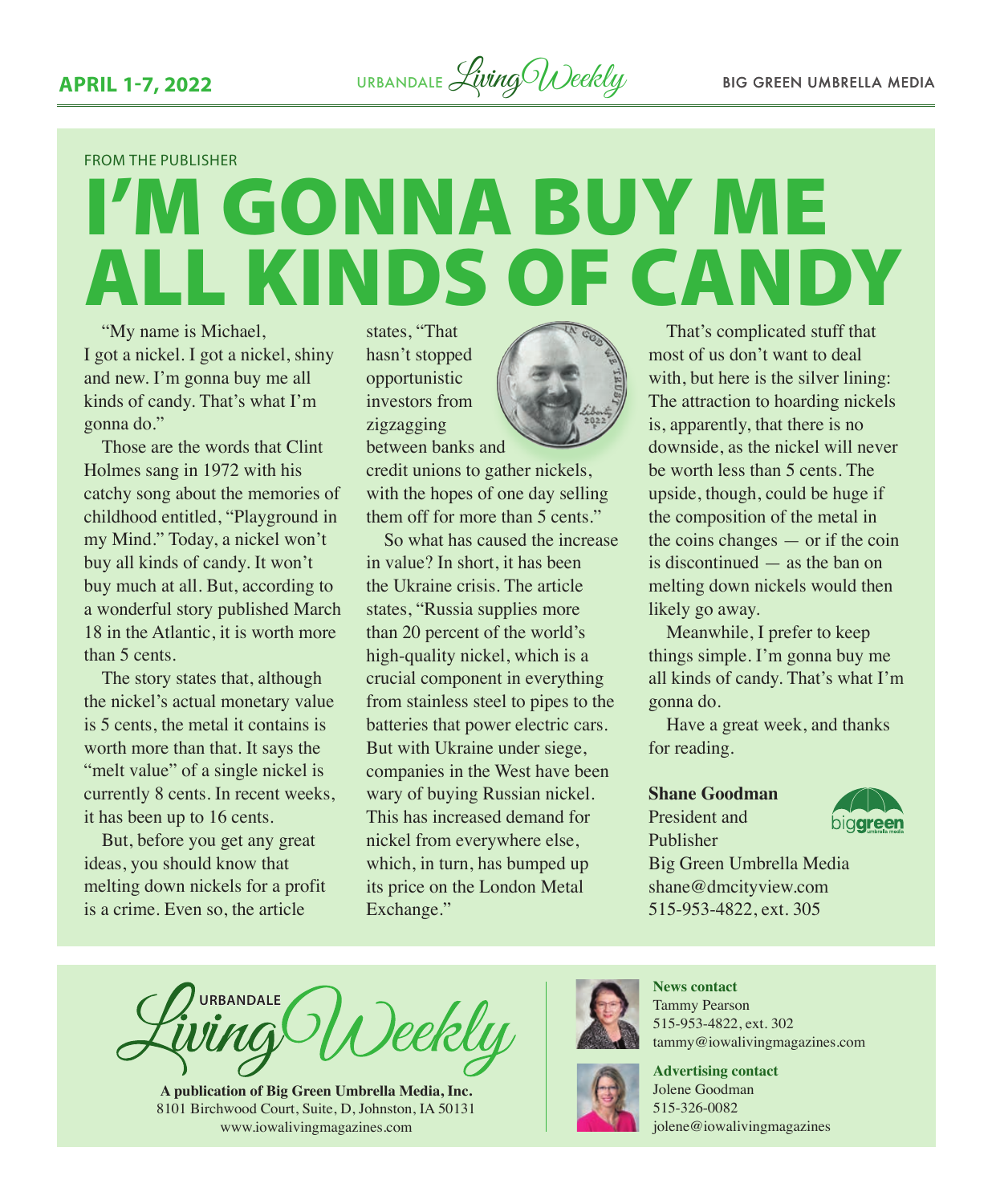

## RED CROSS HONORS THREE FOR LIFESAVING EFFORT

The Central Iowa Chapter and Northwest Iowa-Northeast Nebraska Chapter of the American Red Cross held the annual Heroes of the Heartland Breakfast March 29. The event recognized ordinary Iowans who performed impressive acts of service, as well as four local elementary school students who wrote winning essays about their personal heroes. Nationwide was the presenting sponsor for the breakfast. Emmy-award-winning reporter Andy Fales from WHO-TV acted as emcee.

Urbandale residents Kimberly and Rusty Lawrence and John Wilson were honored for saving the life of Jake Heiss on Feb. 18, 2020, at Maffitt Lake Reservoir. Hess fell through the ice while ice fishing. They dragged him out of the hole using a rope and pulled him more than 600 feet to a boat ramp on a sled. They helped warm him until emergency personnel arrived.  $\blacksquare$ 

## URBANDALE MOVES FORWARD ON NEW COMMUNITY RECREATION COMPLEX

At a recent meeting, the Urbandale City Council directed staff to prepare preliminary plans for a Community Recreation Complex at Walnut Creek Regional Park near 152nd Street and Meredith Drive.

"Constructing a new recreation amenity at 152nd and Meredith is something that has been identified in our master plans for more than 16 years," said Director of Parks & Recreation Jan Herke. "The Recreation Complex will be a unique community hub providing wellness, recreation, educational and leisure opportunities for current and future generations."

Earlier this year, a survey of Urbandale residents showed that 77% were in favor of constructing a new complex. Urbandale will be conducting a second survey to narrow down community preferences for the types of amenities this complex will offer. This survey will be completed in April, and further community forums and public input will follow. Urbandale is planning to hold a bond referendum for the complex in March 2023. More information on the project can be found at [www.urbandale.org/1072/](http://www.urbandale.org/1072/Community-Recreation-Complex) [Community-Recreation-Complex](http://www.urbandale.org/1072/Community-Recreation-Complex).

Urbandale Parks & Recreation manages 57 parks, more than 50 miles of paved trails, and offers more than 300 athletic, instructional, recreational, and wellness programs during the year. Indoor and outdoor programs are provided throughout the year and can be found online at [www.urbandale.](http://www.urbandale.org/Spring) [org/Spring](http://www.urbandale.org/Spring) or call the Parks & Recreation Office at 515-278-3963.  $\blacksquare$ 

#### UHS SPORTS SCHEDULES

#### **Saturday, April 2**

- 10 a.m. **Soccer:** Boys Varsity Invitational @ Iowa City West
- 10:30 a.m. **Soccer:** Girls Varsity Invitational @ Urbandale

#### **Monday, April 4**

- 12 p.m. **Tennis:** Boys JV/Boys Varsity @ Walker-Johnston Park
- 1 p.m. **Golf:** Girls JV/Girls Varsity vs. Des Moines Roosevelt @ Grand View Golf Club
- 2 p.m. **Tennis:** Girls JV/Girls Varsity @ Indianola
- 6 p.m. **Soccer:** Boys JV2 vs. WDM Valley
- 7:15 p.m. **Soccer:** Boys JV1 vs. WDM Valley

#### **Tuesday, April 5**

- 3:30 p.m. **Golf:** Girls JV/Girls Varsity vs. Waukee @ Sugar Creek Golf Course 5:30 p.m. **Soccer:** Girls JV1 vs.
- Ankeny Centennial 7:00 p.m. **Soccer:** Girls Varsity

vs. Ankeny Centennial

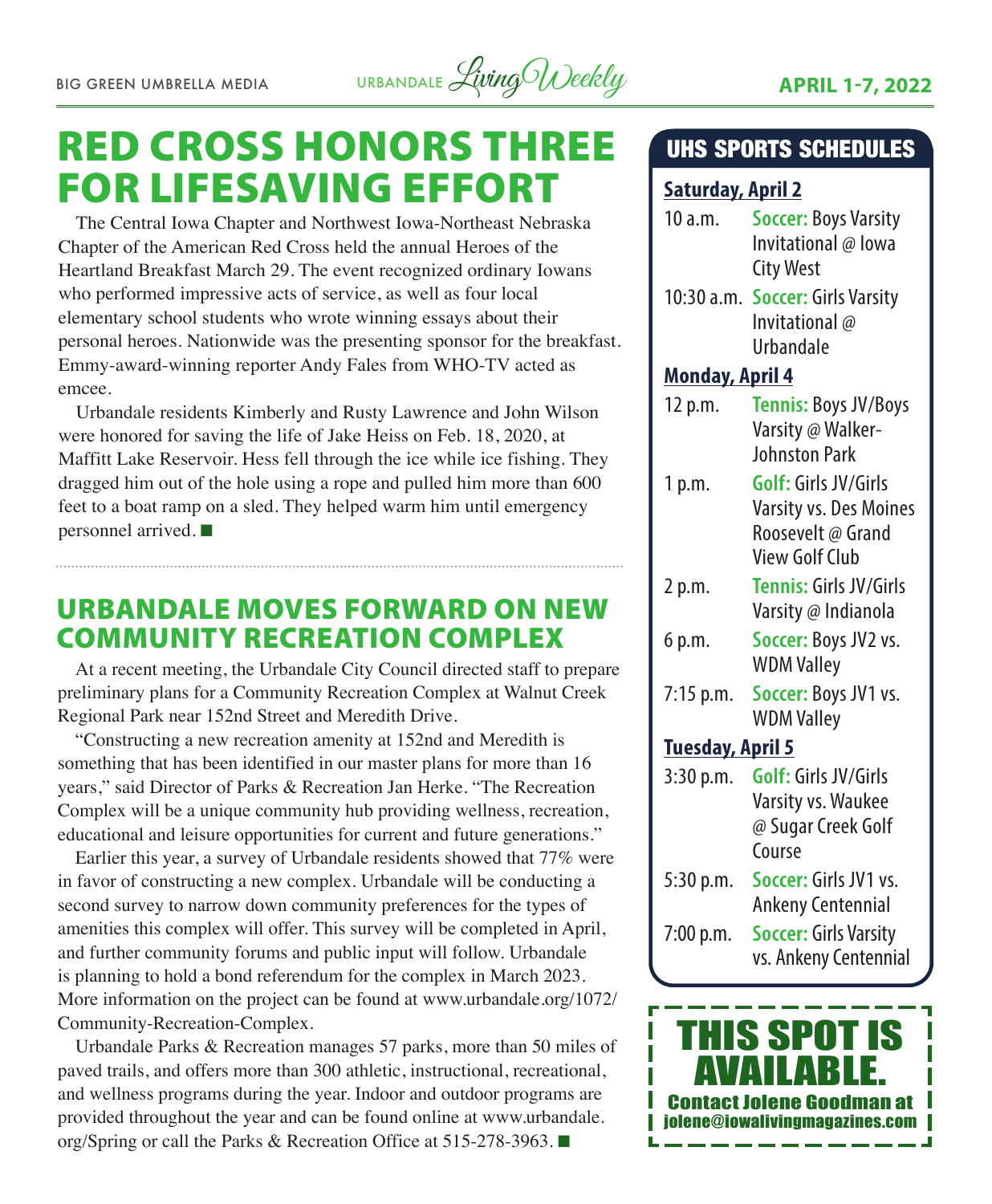

## FUNERAL NOTICES

*Funeral notices can be emailed to tammy@iowalivingmagazines.com and run for free.*

#### **RICHARD WAYNE SEMLER**

Richard Wayne Semler, 91, died March 22, 2022. He was married to Jean Mary Bowers on Aug. 17, 1951. He was an active member of the United Methodist Church in McAllen, Texas, Independence and Cedar Falls. He was in the Army Reserves, a member of the Rotary Club in Independence and became a Paul Harris Fellow.

Richard attended Northwestern College in Minneapolis, Minnesota, for a year then Iowa State Teachers College in Cedar Falls. After graduation, he taught English and social studies in Dunkerton,

Tripoli and Waterloo for about 10 years. Most of that time they lived in Cedar Falls. He then worked as a consultant for Area Education Agency 7 for 20 years before he retired in 1994. They lived in Independence for those 20 years. He received a master's degree from the University of Northern Iowa during that time.

Shortly after retirement, Richard and Jean moved to McAllen, where they lived for 22 years. In 2018 they moved back to Iowa to Woodlands Creek Independent Living and then Silvercrest Assisted Living. He was living at Glen Oak's Alzheimer's Special Care Center at the time of his death.

Richard is survived by his children, Duane (Diane) Semler and Bonnie Bowers, and other relatives and friends. He was preceded in death by his wife, Jean Semler, on Jan. 9, 2021. A service will be held at a later date.

#### **LEE JUNIOR ROY**

Lee Junior Roy, 97, died Monday, March 21, 2022, at home. Services were held March 29 at Iles Westover Chapel. Burial was at Iowa Veterans Cemetery near Van Meter. Lee served in the U.S. Army during World War II from 1943-1946 and was a Purple Heart recipient.

Lee was a revenue auditor for the State of Iowa. He was a member of the American Legion, a lifelong member of VFW and an avid ham radio operator.

Lee is survived by his wife, Bonnie Roy; son Jeffrey (Linda) Roy; two daughters, Cynthia Boeckmann and Leslie (John McPhail) Nelson; and other relatives and friends. Online condolences can be shared at [IlesCares.com.](http://IlesCares.com) Iles Westover Chapel was in charge of arrangements.

#### **MARCELLA JOYCE YOCHUM**

Marcella Joyce Yochum, 94, of Urbandale died Thursday, March 10, 2022. She attended school in Colfax and graduated from Colfax High School in 1945. While in school, she was active in school plays and was a member of the girls basketball team that went to the Girls State Tournament three years in a row. She married John Yochum and moved to Newton in 1952, where they raised their three children, Jaci, Jolene and Scott. For 21 years, Marcella was the Welcome Wagon hostess in Newton, until she was promoted to regional field manager for lowa and part of Illinois. In 1975, she was named the National Field Manager of the Year. She retired after more than 41 years with Welcome Wagon.

Upon retiring, Marcella moved to Urbandale, where she enjoyed several activities including playing bridge at the Bridge House, exercising with the Silver Sneakers, Red Hat Club, and being a greeter at St. Pius X Catholic Church.

Marcella is survived by daughter Jolene (Harold Davis) and son Scott (Debbie); son-in-law Sid Gordon; and other relatives. She was preceded in death by her daughter Jaci Gordon.

A memorial service will be held at St. Pius X Catholic Church at a later date. Condolences may be left online at [www.beardenfuneralhome.com.](http://www.beardenfuneralhome.com)



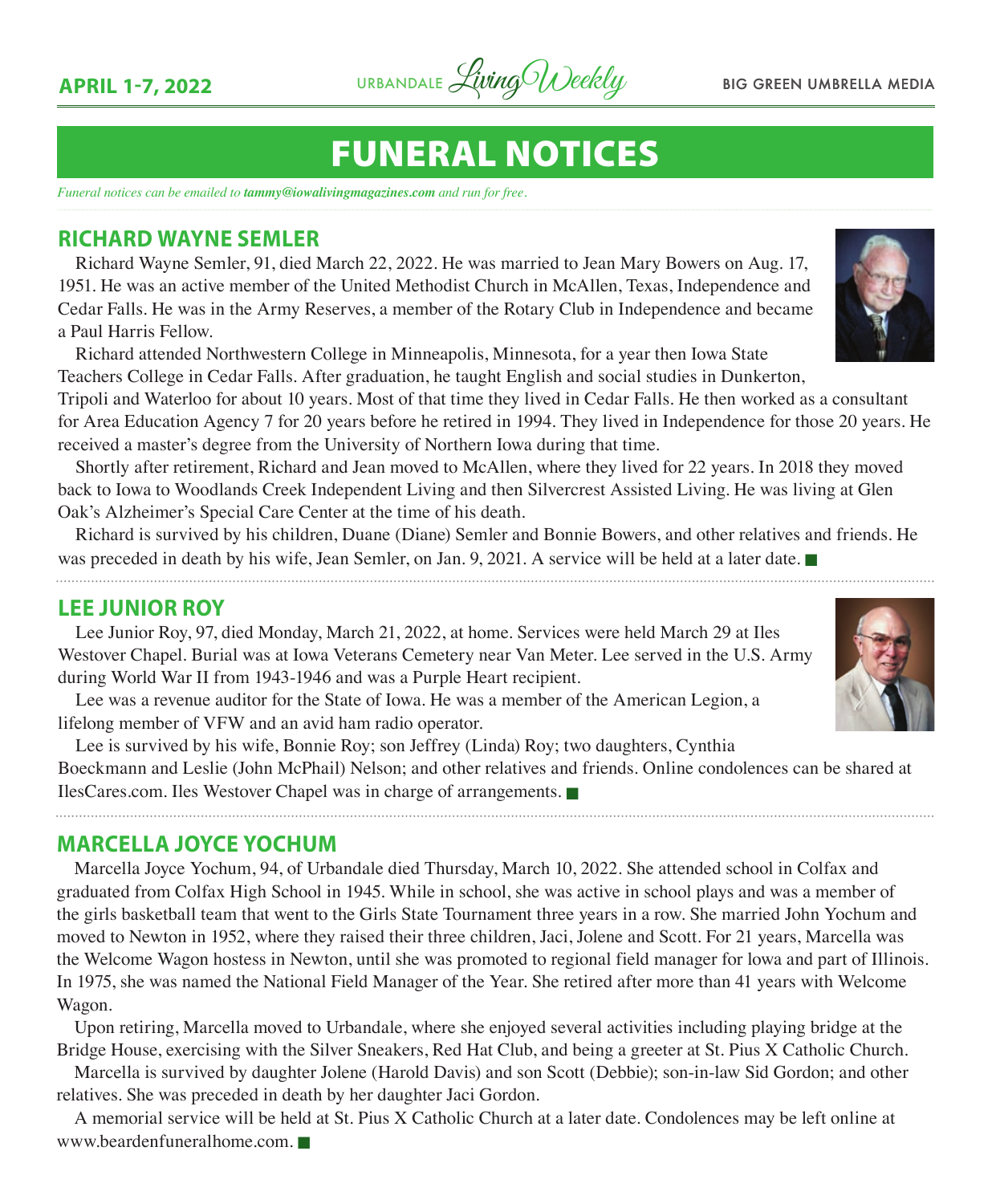BIG GREEN UMBRELLA MEDIA URBANDALE *Living Weekly* **APRIL 1-7, 2022** 

## FUNERAL NOTICE

*Funeral notices can be emailed to tammy@iowalivingmagazines.com and run for free.*

#### **RUSSELL LUNDY**

Russell Lundy of Urbandale died Monday, March 21, 2022, at Iowa Methodist in Des Moines. A memorial service was held Saturday, March 26, at Covenant Christian Church in Urbandale.  $\blacksquare$ 



## TALK WITH OFFICIALS

Talk with Officials is a forum for the business community to connect with elected officials representing Urbandale at the State, County, City and School District levels. The events are open to the general public and held on the last Saturday of each month. The next event is Saturday, April 30, 10:30 a.m. to noon. Registration is required. Check for updates on whether or not the event will be virtual.

Invited elected officials include: Urbandale Mayor Robert Andeweg, Sen. Brad Zaun (R), Rep. John Forbes (D), Rep. Eddie Andrews (R), Polk County Supervisor Robert Brownell (R) and Katherine Howsare, Urbandale School Board president.

For more information and registration, visit [www.](http://www.uniquelyurbandale.com) [uniquelyurbandale.com](http://www.uniquelyurbandale.com) or email Tiffany Menke, [tmenke@](mailto:tmenke@urbandalechamber.com) [urbandalechamber.com.](mailto:tmenke@urbandalechamber.com)  $\blacksquare$ 

## TWO MORE LENTEN FISH FRIES

The Knights of Columbus Council 11643 is hosting two more Friday Night Lenten Fish Fries, April 1 and April 8, 4:30-6:30 p.m., at St. Mary of Nazareth Catholic Church, 4600 Meredith Drive, in the parish hall. Note the change in the serving time. Dine-in and limited carry out will be available. Menu includes



fish, baked potato, mashed potato, french fries, green beans, corn, coleslaw, mac and cheese, coffee, water and lemonade. Cost is, adults \$13, children under 12 \$5. The Women's Association will have desserts to choose from for a freewill  $domation$ 

## THE GREAT EGG HUNT UPCOMING

The GREAT egg hunt for ages 10 and younger is on Saturday, April 16, at 10 a.m. in Walker Johnston Regional Park. Don't be late, eggs and prizes are found quickly. No registration is necessary.  $\blacksquare$ 

## SPRING CLEANUP INFORMATION

The annual no-charge curbside cleanup will be held on various dates in May. The event allows residents to dispose of almost anything, and it's hard to know what crews will encounter curbside. The city normally rents large trucks and equipment and employs temporary workers to help collect all the items — but due to supply chain issues, the City is making some changes to the event. For information about dates and times, as well as what can and cannot be put on the curb, visit [www.urbandale.org/942/Spring-Clean-Up.](http://www.urbandale.org/942/Spring-Clean-Up) ■

## TRIDUUM AND EASTER SUNDAY SERVICES

St. Mary of Nazareth Catholic Church, 4600 Meredith Drive, offers Triduum and Easter Sunday services: Holy Thursday Mass, 7 p.m.; Holy Thursday Adoration, 8-10 p.m.; Good Friday Service, 8 p.m.; and Easter Sunday Masses at 9 a.m. and 11 a.m.  $\blacksquare$ 

#### REGISTRATION OPEN FOR SPRING AND SUMMER PROGRAMS

Indoor and outdoor programs are provided by the Parks & Recreation Department throughout the spring and summer and can be found online at [www.urbandale.org/spring](http://www.urbandale.org/spring) or call the Parks & Recreation Office at 515-278-  $3963.$   $\blacksquare$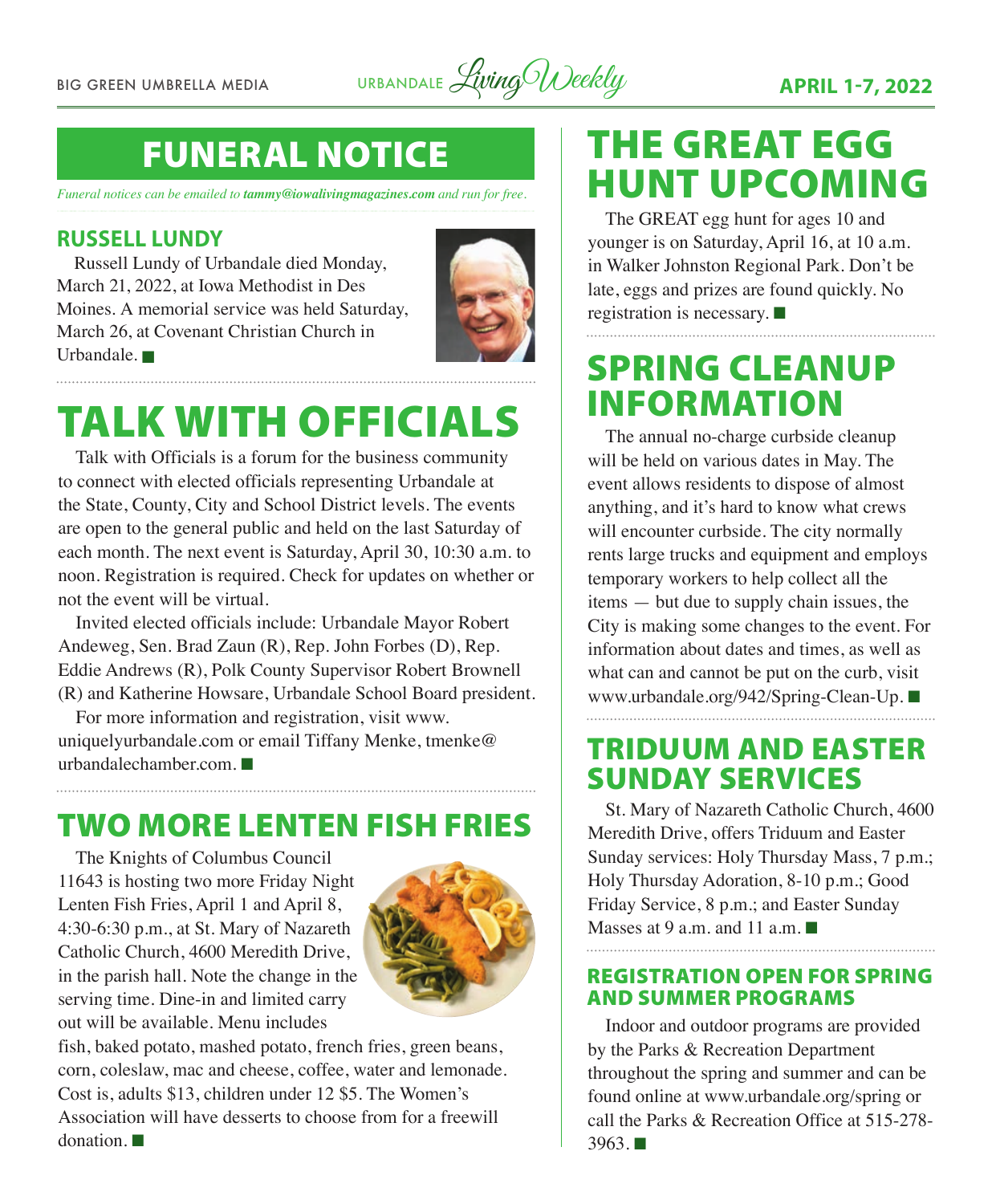

## EVENTS IN THE AREA EMAIL YOUR EVENT INFORMATION TO

#### 'SINGIN' IN THE RAIN'

#### **Through April 10 Des Moines Community Playhouse 831 42nd St., Des Moines**

Hollywood, California, 1927. Silent movies are becoming a thing of the past, and "talkies" are all the rage. Leading ladies now must have voices as endearing as their physical form, but the vocals of Monumental Studios' biggest star, Lina Lamont, are found lacking, so something must be done. www. dmplayhouse.com

#### 'SWEAT'

#### **Through April 3 Stoner Theater, 221 Walnut St., Des Moines**

Iowa Stage Theatre Company's production of "Sweat" takes a look at the tensions of factory workers as they struggle with labor strife, race and boiling frustrations. www.iowastage.org



#### MONSTER JAM **April 9-10 Wells Fargo Arena, 730 Third St., Des Moines**

Head down to Wells Fargo Arena for Monster Jam, the world's biggest monster truck tour. You'll see elite athletes competing in speed and skill as they maneuver some of the biggest names in monster trucks, including Monster Mutt, El Toro Loco, Grave Digger and Earth Shaker. If the adrenaline rush just isn't enough for you, join the Monster Jam Pit Party before the show on Sunday, April 10. Get up close and personal with the monster trucks, meet the drivers and enjoy fun for the whole family. Find tickets and additional information at iowaeventscenter.com.

#### IOWA WILD HOCKEY

**Wells Fargo Arena in downtown Des Moines www.iowawild.com**

**Home schedule:** Wednesday, April 13 vs. Milwaukee Admirals at 7

p.m.

Tuesday, April 19 vs. Grand Rapids Griffins at 7 p.m.

Friday, April 22 vs. Texas Stars at 7 p.m. Saturday, April 23 vs. Texas Stars at 6 p.m.



#### 'BEETHOVEN'S NINTH' **April 9-10 Des Moines Civic Center 221 Walnut St, Des Moines**

Enjoy Beethoven's "Ninth Symphony" in its full glory, presented by the Des Moines Symphony. Groundbreaking at its first performance in 1824, Beethoven's "Ninth Symphony" was more complex and lengthier than any other pieces at the time. Most people will recognize the triumphant chorus singing "Ode to Joy" joining the orchestra in the symphony's final movement. The DM Symphony's April concert will open with Beethoven's "Leonor Overture," Pärt's "Fratres" and Wagner's "Liebestod" from "Tristan and Isolde," sung by internationally recognized soprano Janice Chandler-Eteme. Purchase tickets or streaming access at www.dmpa.org.  $\blacksquare$ 

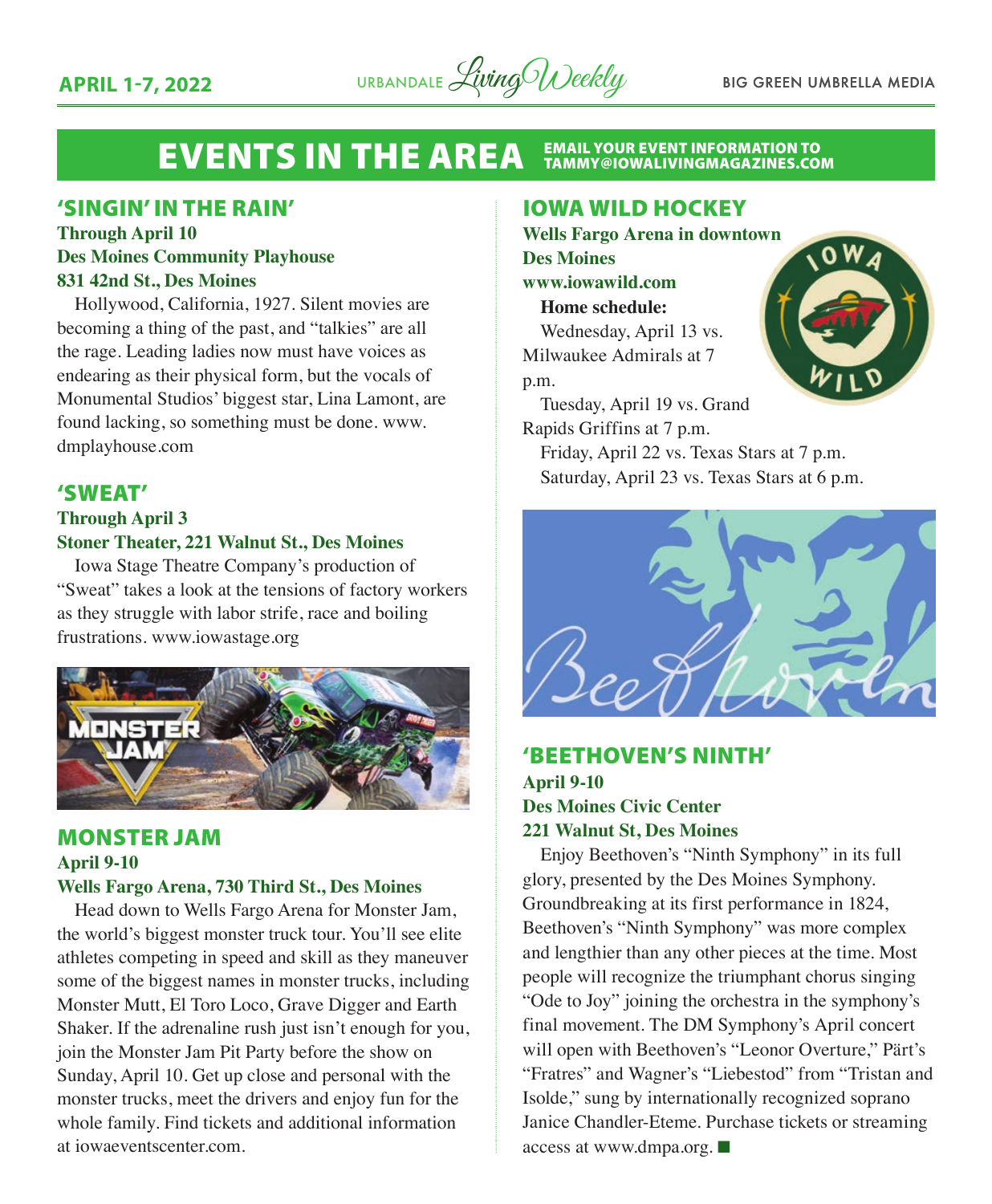BIG GREEN UMBRELLA MEDIA URBANDALE *Living Weekly* **APRIL 1-7, 2022** 

#### RECIPE

# A CELEBRATORY PASSOVER DESSERT



*(Culinary.net)* When celebrating with family, there is nearly nothing better than passing a light and sweet dessert around the table. These Simple Macaroons are crisp, dipped in decedent chocolate and a completely scrumptious option for celebrating Passover.

Simple to make and easy to eat, this sweet dessert is a crowd favorite. With a fresh kick of lemon zest and crunch of shredded coconut, they are a bite-sized, delicious way to end your meal.

They take little to no time to make, only baking 10-12 minutes for a tray full of tasty dessert bites ready to devour.

With sweet honey and vanilla, the flavors come together to create something sweet but not overpowering. It's a small, crumbly bite that's perfect for sharing during Passover.

### SIMPLE MACAROONS *Recipe adapted from marthastewart.com*

**Yield:** 15 macaroons

1 large egg 2 1/4 tablespoons honey 1/4 teaspoon vanilla extract grated lemon zest 1/4 teaspoon salt 1 1/4 cups shredded coconut 5 ounces dark chocolate, melted

#### **Directions**

Preheat oven to 375 F.

In bowl, whisk egg. Add honey, vanilla, lemon zest and salt; whisk. Stir in coconut until completely coated with egg mixture.

Using 1 1/2-inch ice cream scoop, make 15 balls, transferring each to parchment-lined baking sheet, spacing about 2 inches apart.

Bake macaroons 10-12 minutes, rotating halfway through, until coconut starts to brown on edges.

Transfer sheet to wire rack and let cool.

Before serving, drizzle with melted chocolate or dip bottom sides of macaroons in melted chocolate to cover bases. Refrigerate 15 minutes to set.  $\blacksquare$